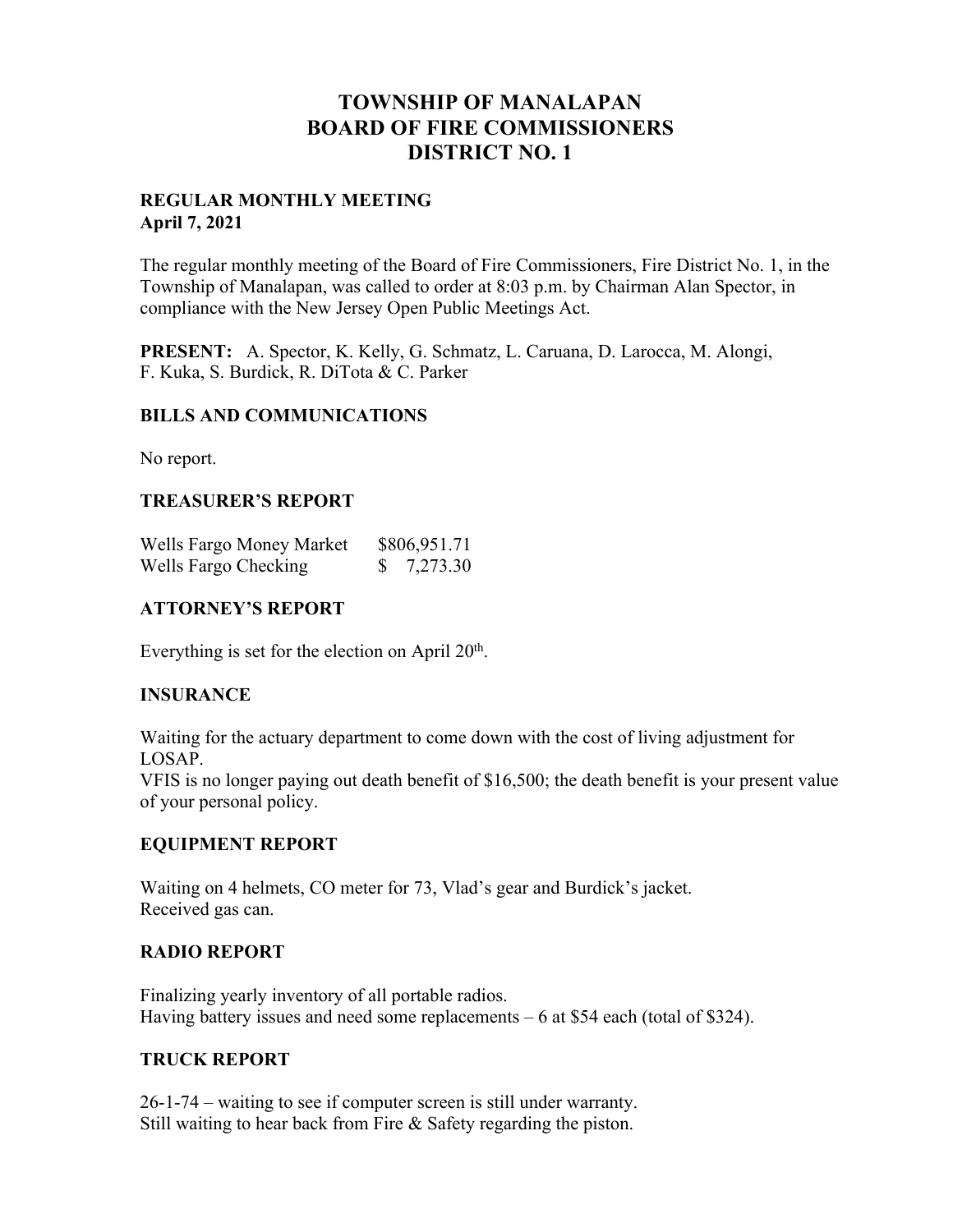## **CHIEF'S REPORT**

Requesting additional funding fir RIT Operations Class for 4 additional firefighters for a total of \$1,300.

RIT Operations Hands On: All Hands Fire class at Neptune on 5/12, 5/13 (7 pm to 11pm) and 5/15 & 5/16 (8 am to 4 pm).

Extrication Course – Roadway Rescue scheduled evenings for June 15, 16, 22 & 23 and entire weekend of June 26 and 27.

Comparting lighting was installed on 85 & 86.

Conducting a Fire Instructor Level 1 Course May/June at the Fire House for the Officers. Requesting \$547.56 for the required IFSTA Instructor books.

Requesting 3 hand flashlights for Chief's cars from Amazon - \$80 each for total of \$240. Continuing standardization project for apparatus. All cross lays are now 200' in length and making hose straps which contain 100' additional fee if necessary (yellow hose). (Working on 90 & 91 for where hose will be stored) (80 & 74 are currently in bags; switching to straps). Requesting \$30 to do so.

Shipped out 6 SCBA bottles and 1 RIT bottle for hydro-testing.

Five packs came back from service; one needs to go out for a leaking valve.

Identified non-usable PPE items: 4 turnout coats; 5 yellow helmets, 2 white helmets & 6 black helmets which we would like to be considered for surplus from inventory. Leaves us with 8 red (junior helmets) and 4 black helmets (with 4 additional on order).

Going to send 1 sent of gear to Gear Wash in Wisconsin as a demo at no charge.

NJDCA Division of Fire Safety is coming on Thursday, April  $8<sup>th</sup>$  to conduct our initial "Training Facility Inspection". This will be a yearly inspection as we are now an eligible organization.

## **MEMBERSHIP REPORT**

No report.

### **ASSOCIATION REPORT**

Will start obtaining quotes for the bathroom in back building. General maintenance for the lawn service has started. Ice machine needs general maintenance.

### **TRUSTEES' REPORT**

No report.

### **OLD BUSINESS**

See attached.

### **NEW BUSINESS**

Commissioner Schmatz made a motion to pay all vouchers; this was seconded by Commissioner Kelly. All voted aye.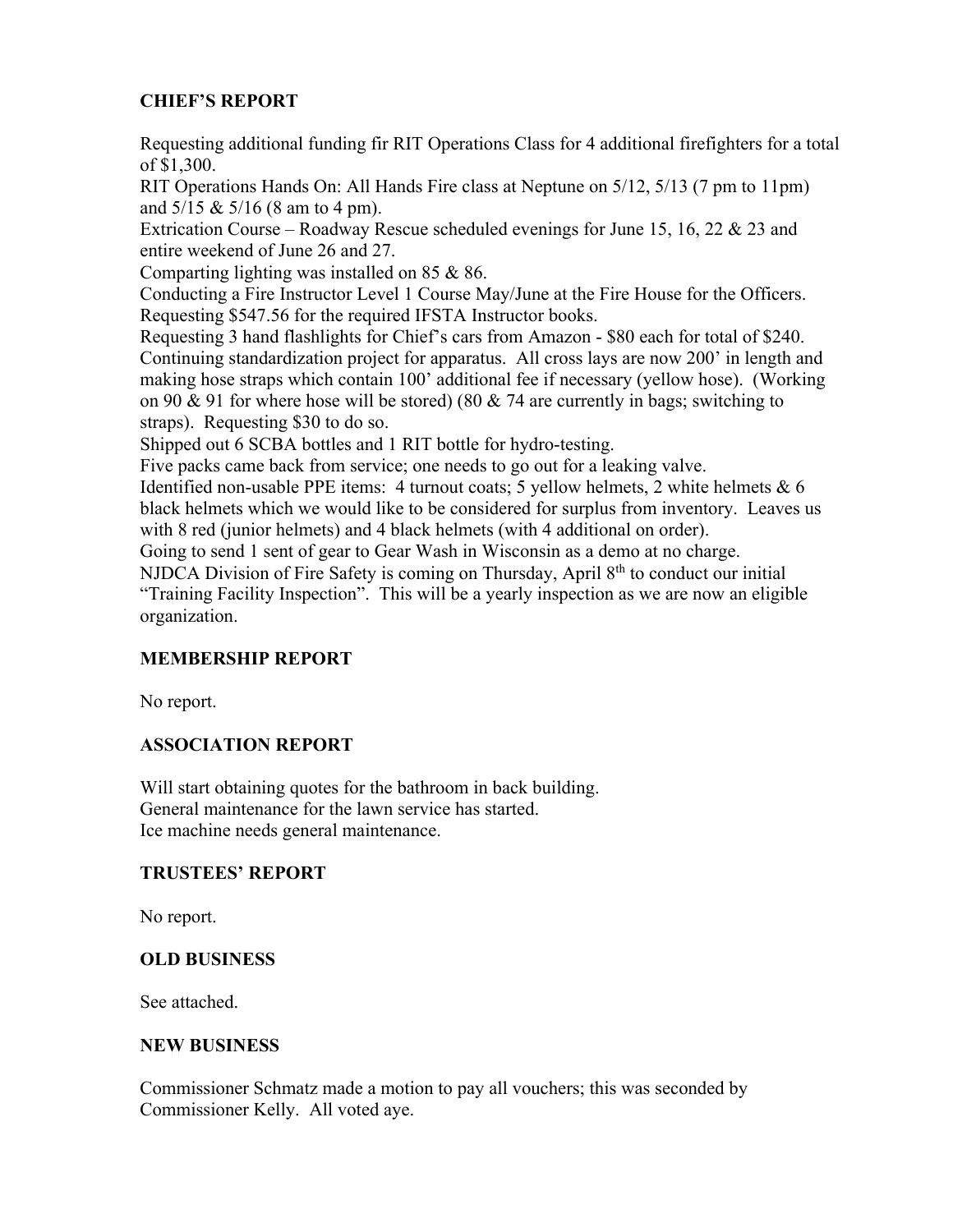Commissioner LaRocca made a motion to adjust previous motion up by \$1,300 to \$2,275 to All Hands Fire Equipment for RIT Operations; this was seconded by Commissioner Kelly. All voted aye.

Commissioner LaRocca made a motion for \$80 to purchase a flashlight for 80; this was seconded by Commissioner Schmatz. All voted aye.

Commissioner LaRocca made a motion for \$30 for the straps for the hose; this was seconded by Commissioner Schmatz. All voted aye.

Commissioner LaRocca made a motion for \$325 to purchase 6 batteries from Motorola; this was seconded by Commissioner Kelly. All voted aye.

Commissioner LaRocca made a motion for \$550 for the instructor class books; this was seconded by Commissioner Spector. All voted aye.

Meeting opened to the public at 8:52 p.m.

A motion was made by Commissioner Spector to adjourn; it was seconded by Commissioner Kelly and all voted aye.

Meeting adjourned at 8:55 p.m.

 Respectfully submitted, Kenneth Kelly, Clerk